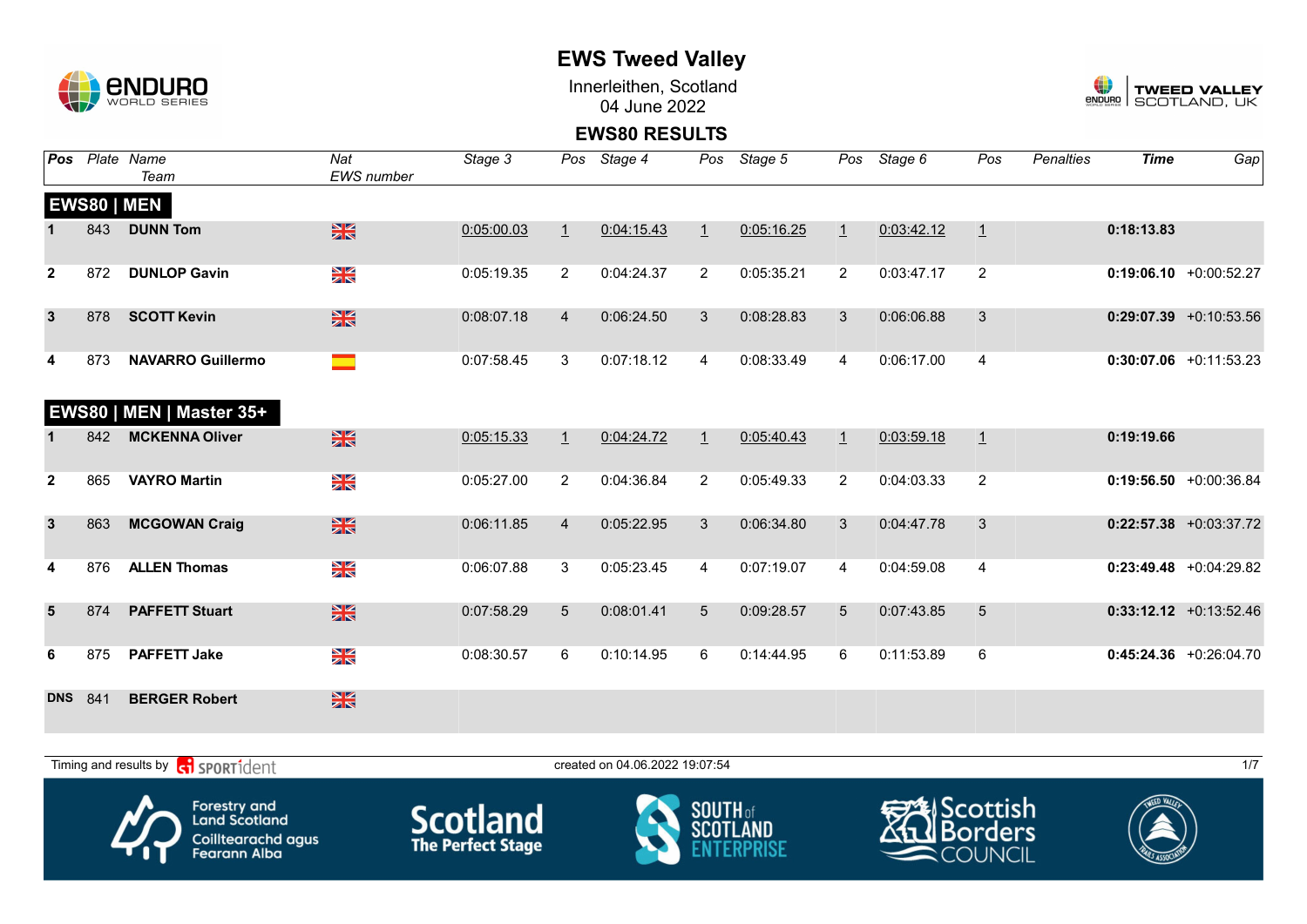

Innerleithen, Scotland 04 June 2022



**EWS80 RESULTS**

| Pos            |     | Plate Name<br>Team                                    | Nat<br><b>EWS</b> number | Stage 3    | Pos             | Stage 4                        | Pos            | Stage 5    | Pos            | Stage 6    | Pos            | <b>Penalties</b> | <b>Time</b> | Gap                       |
|----------------|-----|-------------------------------------------------------|--------------------------|------------|-----------------|--------------------------------|----------------|------------|----------------|------------|----------------|------------------|-------------|---------------------------|
|                |     | EWS80   MEN   Master 45+                              |                          |            |                 |                                |                |            |                |            |                |                  |             |                           |
|                | 840 | <b>MCCANN Chris</b>                                   | $\frac{N}{N}$            | 0:05:19.45 | $\perp$         | 0:04:22.17                     | $\overline{1}$ | 0:05:56.20 | $\perp$        | 0:03:57.53 | $\overline{1}$ |                  | 0:19:35.35  |                           |
| $\mathbf{2}$   | 870 | <b>WALKER Richard</b>                                 | XK<br>ZK                 | 0:05:46.10 | $\overline{2}$  | 0:04:41.80                     | $\overline{2}$ | 0:06:00.99 | $\overline{2}$ | 0:04:18.36 | $\overline{2}$ |                  |             | $0:20:47.25 +0:01:11.90$  |
| $\mathbf{3}$   | 836 | <b>COPP Jonathan</b>                                  | $\frac{N}{N}$            | 0:05:51.87 | 3               | 0:05:13.38                     | $\overline{4}$ | 0:06:13.63 | 3              | 0:04:33.33 | $\overline{4}$ |                  |             | $0:21:52.21$ +0:02:16.86  |
| 4              | 871 | <b>KEITH Jimi</b>                                     | ैं के                    | 0:05:57.71 | 4               | 0:04:56.90                     | 3              | 0:06:27.41 | 4              | 0:04:58.03 | $\sqrt{5}$     |                  |             | $0:22:20.05$ +0:02:44.70  |
| $5\phantom{1}$ | 867 | <b>DRYSDALE Euain</b>                                 | $\frac{N}{N}$            | 0:05:58.98 | $5\overline{)}$ | 0:08:03.95                     | $\overline{7}$ | 0:06:30.18 | 5              | 0:04:30.93 | 3              |                  |             | $0:25:04.04$ +0:05:28.69  |
| 6              | 868 | <b>THOMAS Gareth</b>                                  | NK<br>AR                 | 0:07:20.70 | 6               | 0:06:09.28                     | 5              | 0:07:20.38 | 6              | 0:05:13.85 | $\,6\,$        |                  |             | $0:26:04.21 + 0:06:28.86$ |
| $\overline{7}$ | 877 | <b>GILLESPIE Anthony</b>                              | $\frac{N}{N}$            | 0:07:43.98 | $\overline{7}$  | 0:06:38.47                     | 6              | 0:07:42.90 | $\overline{7}$ | 0:05:30.27 | $\overline{7}$ |                  |             | $0:27:35.62 +0.08:00.27$  |
|                |     | EWS80   MEN   Under 21                                |                          |            |                 |                                |                |            |                |            |                |                  |             |                           |
|                | 839 | <b>BARR Sandy</b>                                     | $\frac{N}{N}$            | 0:05:00.50 | $\overline{2}$  | 0:04:07.65                     | $\perp$        | 0:05:18.81 | $\overline{2}$ | 0:03:42.68 | $\overline{1}$ |                  | 0:18:09.64  |                           |
| $\overline{2}$ | 835 | <b>COPP Matthew</b>                                   | $\frac{\Delta}{\Delta}$  | 0:05:14.52 | 3               | 0:04:28.77                     | 3              | 0:05:26.94 | 3              | 0:03:55.67 | 2              |                  |             | $0:19:05.90 + 0:00:56.26$ |
| $\mathbf{3}$   | 844 | <b>NAYLOR Alexander</b>                               | $\frac{N}{N}$            | 0:06:32.43 | $\overline{4}$  | 0:05:23.58                     | $\overline{4}$ | 0:06:35.65 | $\overline{4}$ | 0:04:59.91 | 3              |                  |             | $0:23:31.57$ +0:05:21.93  |
| 4              | 845 | <b>CROFT Sam</b>                                      | NK<br>ZK                 | 0:04:54.95 | $\overline{1}$  | 0:04:09.87                     | 2              | 0:05:16.56 | $\mathbf{1}$   | 0:35:06.65 | 4              |                  |             | $0:49:28.03$ +0:31:18.39  |
|                |     | Timing and results by <b>contains the SPORT1</b> dent |                          |            |                 | created on 04.06.2022 19:07:54 |                |            |                |            |                |                  |             | 2/7                       |









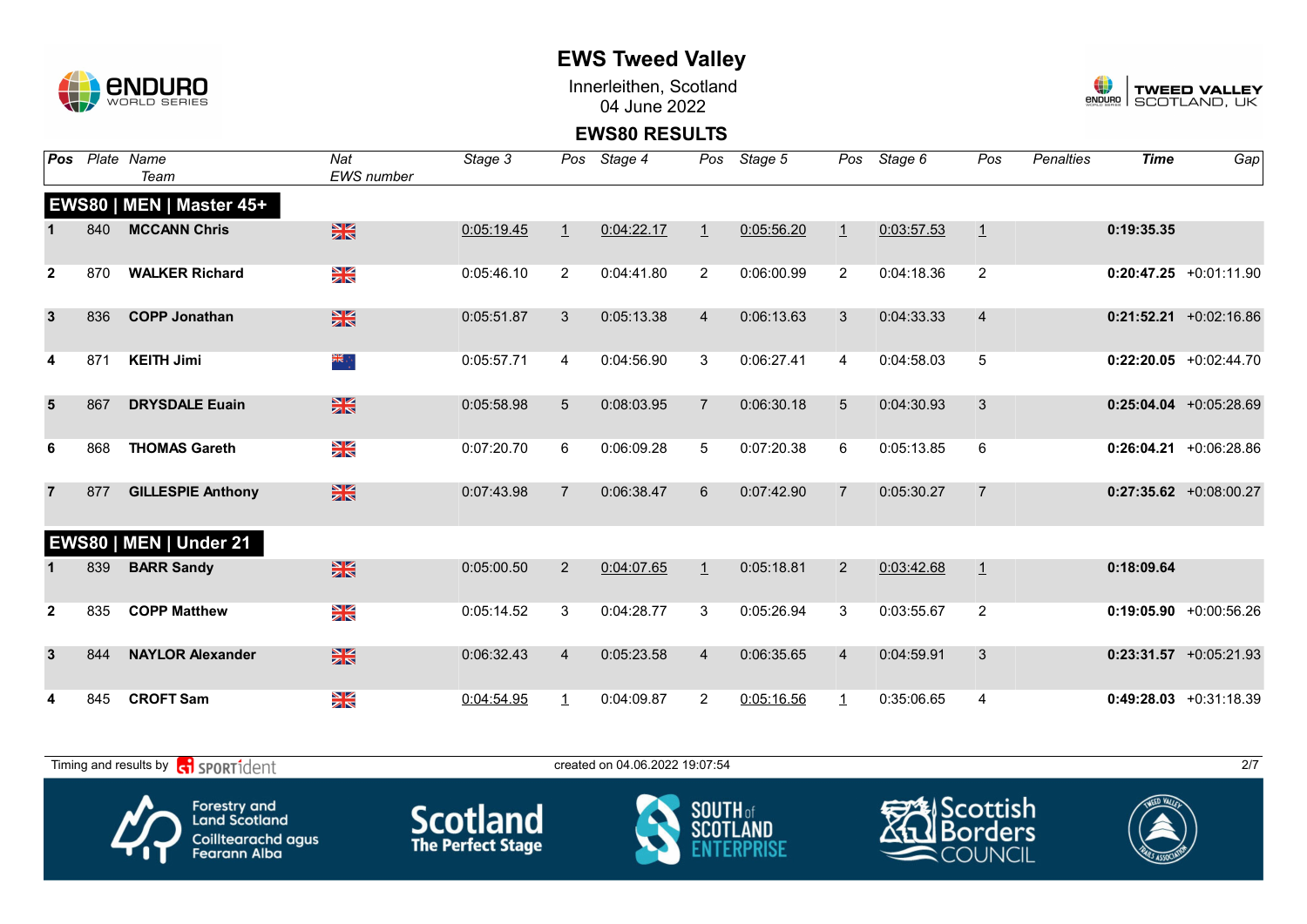

Innerleithen, Scotland 04 June 2022



#### **EWS80 RESULTS**

| <b>Pos</b>      |     | Plate Name<br>Team               | Nat<br><b>EWS</b> number | Stage 3    | Pos             | Stage 4    | Pos            | Stage 5    | Pos            | Stage 6    | Pos            | <b>Penalties</b> | <b>Time</b> | Gap                       |
|-----------------|-----|----------------------------------|--------------------------|------------|-----------------|------------|----------------|------------|----------------|------------|----------------|------------------|-------------|---------------------------|
|                 |     | <b>EWS80   MEN   Youth 13-16</b> |                          |            |                 |            |                |            |                |            |                |                  |             |                           |
|                 | 801 | <b>GIAMBI Raphael</b>            | П<br>FRA.2006.34649      | 0:04:22.07 | $\overline{1}$  | 0:03:46.60 | $\overline{1}$ | 0:04:41.98 | $\perp$        | 0:03:17.24 | $\overline{1}$ |                  | 0:16:07.89  |                           |
| $\mathbf{2}$    | 815 | <b>SHEARER Eli</b>               | XK<br>ZK                 | 0:04:27.66 | $\overline{2}$  | 0:03:48.87 | 2              | 0:04:49.96 | $\overline{2}$ | 0:03:27.02 | $\overline{4}$ |                  |             | $0:16:33.51$ +0:00:25.62  |
| $\mathbf{3}$    | 819 | <b>MORRIS Callum</b>             | n<br>IRL.2006.52345      | 0:04:30.67 | 3               | 0:03:53.72 | 3              | 0:04:56.48 | 3              | 0:03:26.68 | 3              |                  |             | $0:16:47.55 + 0:00:39.66$ |
| 4               | 806 | <b>BIRKS Ally</b>                | $\frac{\Delta}{\Delta}$  | 0:04:35.67 | 4               | 0:03:55.53 | 5              | 0:04:59.03 | 4              | 0:03:25.15 | $\overline{2}$ |                  |             | $0:16:55.38$ +0:00:47.49  |
| $5\overline{5}$ | 816 | <b>NISBET Stan</b>               | $\frac{N}{N}$            | 0:04:37.03 | $5\overline{)}$ | 0:03:55.45 | $\overline{4}$ | 0:05:00.18 | 5              | 0:03:31.80 | 5              |                  |             | $0:17:04.46$ +0:00:56.57  |
| 6               | 838 | <b>MCCANN Cole</b>               | NK<br>ZK                 | 0:04:38.14 | 6               | 0:04:10.52 | 15             | 0:05:04.45 | 6              | 0:03:40.88 | 12             |                  |             | $0:17:33.99$ +0:01:26.10  |
| $\overline{7}$  | 826 | <b>TAYLOR Logan</b>              | $\frac{N}{N}$            | 0:04:41.21 | $\overline{7}$  | 0:04:01.98 | $\overline{7}$ | 0:05:12.40 | 13             | 0:03:39.76 | 10             |                  |             | $0:17:35.35$ +0:01:27.46  |
| 8               | 828 | <b>RYAN Darragh</b>              | H II                     | 0:04:42.96 | 8               | 0:04:02.43 | 8              | 0:05:11.35 | 12             | 0:03:39.90 | 11             |                  |             | $0:17:36.64$ +0:01:28.75  |
| 9               | 805 | <b>LANCASTER Danny</b>           | $\frac{N}{N}$            | 0:04:48.08 | 10              | 0:04:06.97 | 11             | 0:05:07.48 | 8              | 0:03:36.34 | $\overline{7}$ |                  |             | $0:17:38.87$ +0:01:30.98  |
| 10              | 810 | <b>HILTON Thomas</b>             | N<br>Xk                  | 0:04:54.18 | 16              | 0:03:57.30 | 6              | 0:05:12.41 | 14             | 0:03:38.05 | 8              |                  |             | $0:17:41.94$ +0:01:34.05  |
| 11              | 808 | <b>FERRY Sam</b>                 | $\frac{N}{N}$            | 0:04:59.33 | 19              | 0:04:06.91 | 10             | 0:05:06.35 | $\overline{7}$ | 0:03:35.08 | 6              |                  |             | $0:17:47.67$ +0:01:39.78  |
| 12              | 818 | <b>JACKSON Cole</b>              | N<br>X                   | 0:04:48.63 | 11              | 0:04:08.05 | 12             | 0:05:11.10 | 11             | 0:03:43.01 | 13             |                  |             | $0:17:50.79$ +0:01:42.90  |

 $T$ iming and results by  $\overline{c_1}$  SPORT1 $\overline{d}$ ent  $\overline{a}$  3/7

**Scotland** 







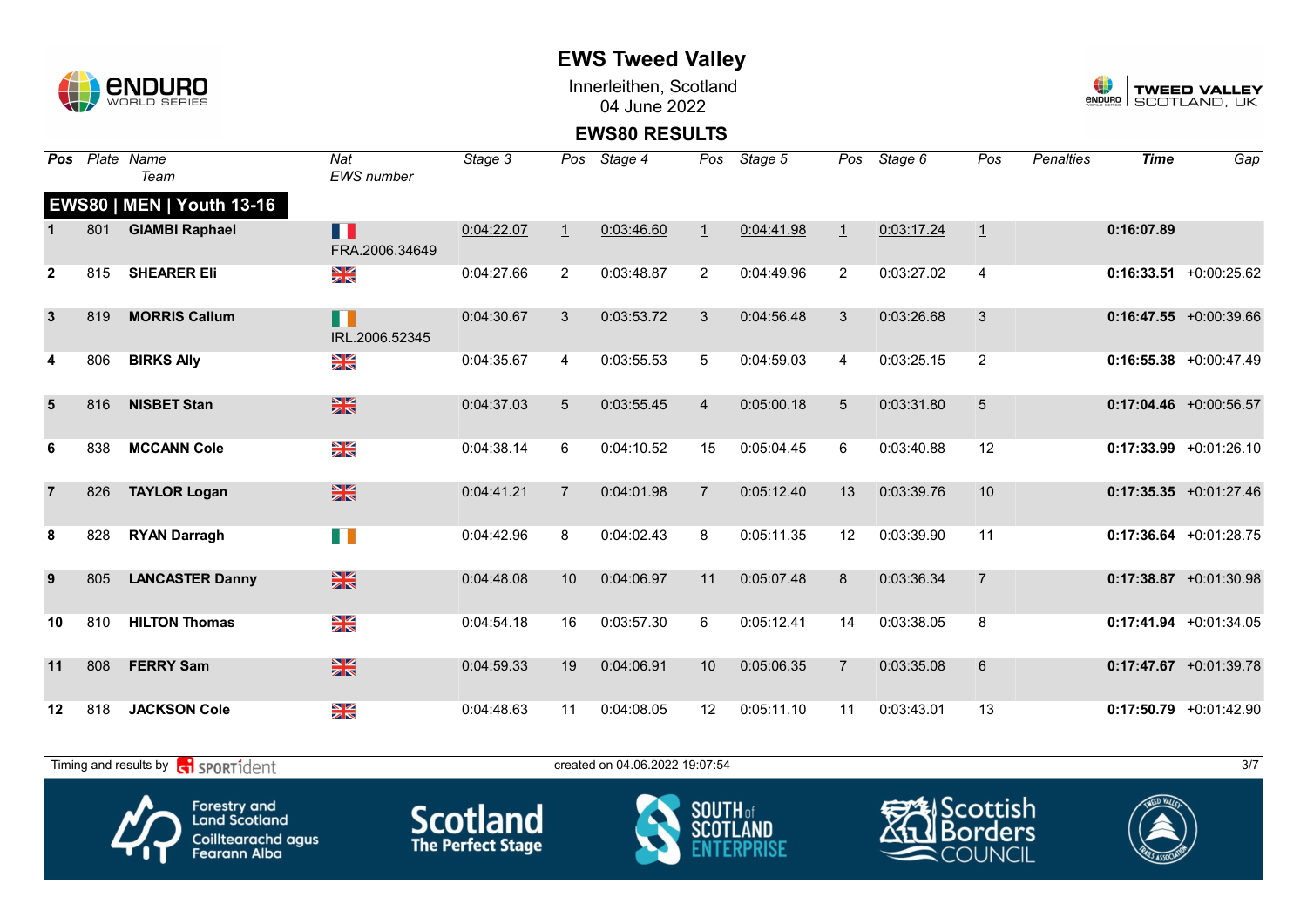

Innerleithen, Scotland 04 June 2022



**EWS80 RESULTS**

| Pos |     | Plate Name<br>Team                        | Nat<br><b>EWS</b> number | Stage 3    |    | Pos Stage 4                    | Pos | Stage 5    | Pos | Stage 6    | Pos | <b>Penalties</b> | <b>Time</b> | Gap                      |
|-----|-----|-------------------------------------------|--------------------------|------------|----|--------------------------------|-----|------------|-----|------------|-----|------------------|-------------|--------------------------|
|     |     | <b>EWS80   MEN   Youth 13-16</b>          |                          |            |    |                                |     |            |     |            |     |                  |             |                          |
| 13  | 829 | <b>THORPE Harry</b>                       | $\frac{N}{N}$            | 0:04:53.19 | 15 | 0:04:16.68                     | 17  | 0:05:09.19 | 9   | 0:03:38.73 | 9   |                  |             | $0:17:57.79$ +0:01:49.90 |
| 14  | 817 | <b>MUIR Creag</b>                         | NK<br>ZK                 | 0:04:50.71 | 13 | 0:04:14.00                     | 16  | 0:05:23.94 | 17  | 0:03:44.17 | 14  |                  |             | $0:18:12.82$ +0:02:04.93 |
| 15  | 809 | <b>MACKAY Sandy</b>                       | $\frac{N}{N}$            | 0:04:53.02 | 14 | 0:04:08.75                     | 13  | 0:05:33.88 | 23  | 0:03:46.20 | 15  |                  |             | $0:18:21.85$ +0:02:13.96 |
| 16  | 823 | <b>MYLES Murdo</b>                        | NK<br>ZK                 | 0:04:58.95 | 18 | 0:04:19.03                     | 19  | 0:05:29.38 | 20  | 0:03:51.91 | 19  |                  |             | $0:18:39.27$ +0:02:31.38 |
| 17  | 822 | <b>JOHNSTON Archie</b>                    | $\frac{N}{N}$            | 0:05:02.18 | 20 | 0:04:22.08                     | 23  | 0:05:20.58 | 16  | 0:03:54.43 | 21  |                  |             | $0:18:39.27$ +0:02:31.38 |
| 18  | 830 | <b>BARR Finlay</b>                        | $\frac{N}{N}$            | 0:05:02.50 | 21 | 0:04:19.81                     | 22  | 0:05:28.13 | 18  | 0:03:51.92 | 20  |                  |             | $0:18:42.36$ +0:02:34.47 |
| 19  | 859 | <b>TUCKWOOD Jamie</b>                     | $\frac{N}{N}$            | 0:05:10.23 | 23 | 0:04:18.00                     | 18  | 0:05:29.28 | 19  | 0:03:49.24 | 16  |                  |             | $0:18:46.75$ +0:02:38.86 |
| 20  | 847 | <b>PURVES Jason</b>                       | NK<br>AR                 | 0:04:50.00 | 12 | 0:04:25.84                     | 24  | 0:05:41.02 | 26  | 0:03:51.32 | 17  |                  |             | $0:18:48.18$ +0:02:40.29 |
| 21  | 821 | <b>BEDWELL Freddie</b>                    | $\frac{N}{N}$            | 0:05:12.75 | 26 | 0:04:19.63                     | 21  | 0:05:31.00 | 22  | 0:04:00.20 | 25  |                  |             | $0:19:03.58$ +0:02:55.69 |
| 22  | 834 | <b>COPP Daniel</b>                        | XK                       | 0:05:06.56 | 22 | 0:04:26.68                     | 26  | 0:05:36.25 | 24  | 0:03:54.63 | 22  |                  |             | $0:19:04.12$ +0:02:56.23 |
| 23  | 804 | <b>MUNNIS Arthur</b>                      | $\frac{N}{N}$            | 0:05:11.72 | 25 | 0:04:19.60                     | 20  | 0:05:44.08 | 27  | 0:03:56.06 | 23  |                  |             | $0:19:11.46$ +0:03:03.57 |
| 24  | 837 | <b>FETTES William</b>                     | NK<br>ZK                 | 0:05:10.98 | 24 | 0:04:39.28                     | 31  | 0:05:30.25 | 21  | 0:03:58.95 | 24  |                  |             | $0:19:19.46$ +0:03:11.57 |
|     |     | Timing and results by <b>G</b> SPORT1dent |                          |            |    | created on 04.06.2022 19:07:54 |     |            |     |            |     |                  |             | 4/7                      |









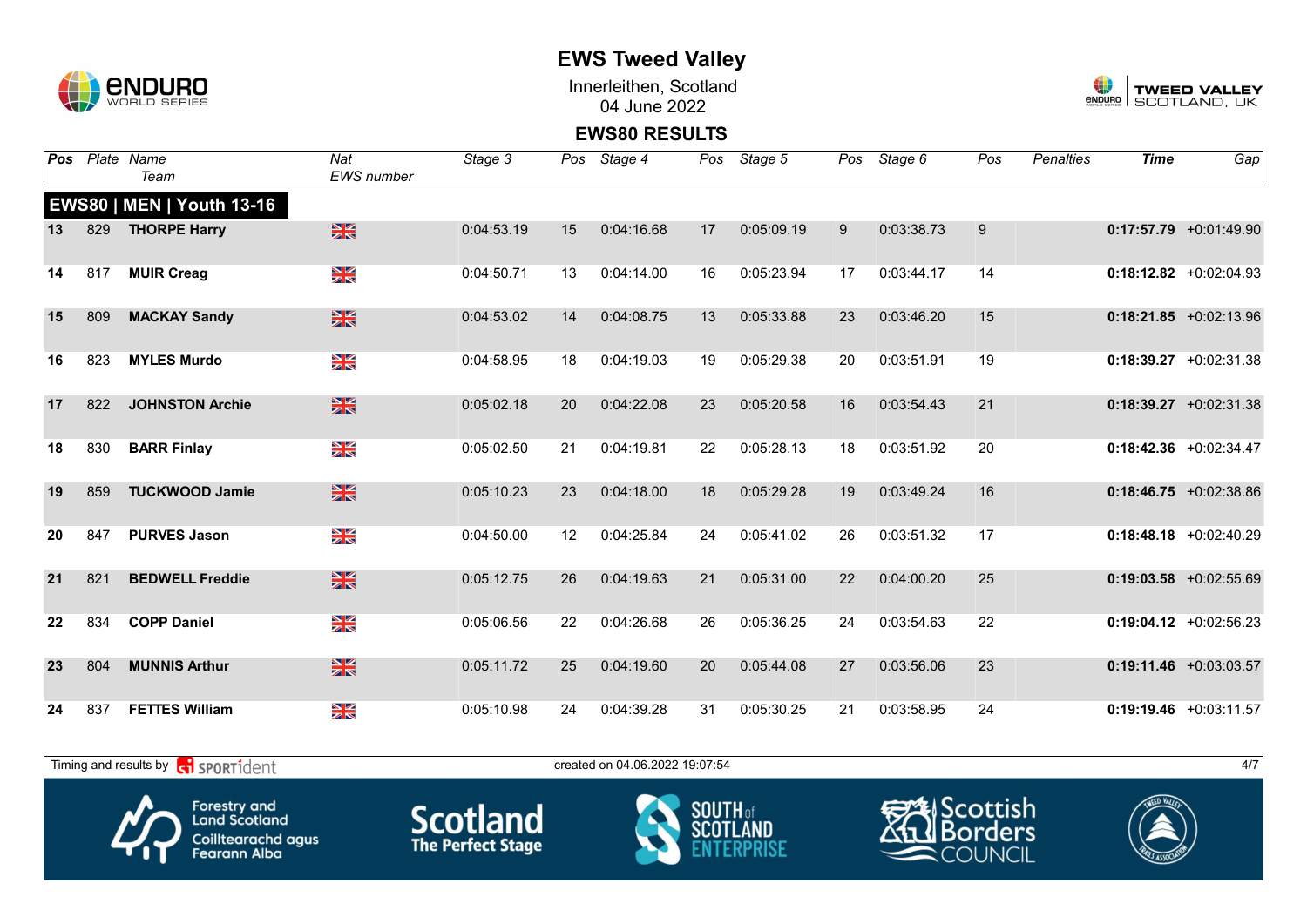

Innerleithen, Scotland 04 June 2022



**EWS80 RESULTS**

| Pos |     | Plate Name<br>Team                                                                              | Nat<br><b>EWS</b> number  | Stage 3                                     | Pos | Stage 4                        | Pos             | Stage 5         | Pos | Stage 6                                                          | Pos                            | <b>Penalties</b> | <b>Time</b> | Gap                       |
|-----|-----|-------------------------------------------------------------------------------------------------|---------------------------|---------------------------------------------|-----|--------------------------------|-----------------|-----------------|-----|------------------------------------------------------------------|--------------------------------|------------------|-------------|---------------------------|
|     |     | <b>EWS80   MEN   Youth 13-16</b>                                                                |                           |                                             |     |                                |                 |                 |     |                                                                  |                                |                  |             |                           |
| 25  | 807 | <b>BIRKS Billy</b>                                                                              | $\frac{N}{N}$             | 0:06:56.12                                  | 41  | 0:04:09.02                     | 14              | 0:05:10.23      | 10  | 0:03:51.73                                                       | 18                             |                  |             | $0:20:07.10$ +0:03:59.21  |
| 26  | 812 | <b>PALMER Hamish</b>                                                                            | $\frac{N}{N}$             | 0:05:35.95                                  | 29  | 0:04:38.50                     | 29              | 0:05:54.97      | 31  | 0:04:03.25                                                       | 26                             |                  |             | $0:20:12.67$ +0:04:04.78  |
| 27  | 831 | <b>BRODISON Daniel</b>                                                                          | $\frac{N}{N}$             | 0:05:32.94                                  | 28  | 0:04:38.88                     | 30              | 0:06:03.72      | 32  | 0:04:07.76                                                       | 28                             |                  |             | $0:20:23.30 +0:04:15.41$  |
| 28  | 869 | <b>THOMAS Orin</b>                                                                              | XK                        | 0:05:38.32                                  | 32  | 0:04:55.70                     | 35              | 0:05:51.68      | 29  | 0:04:17.81                                                       | 29                             |                  |             | $0:20:43.51 + 0:04:35.62$ |
| 29  | 858 | <b>MCCULLOCH Rory</b>                                                                           | $\frac{N}{N}$             | 0:05:45.63                                  | 35  | 0:04:52.13                     | 34              | 0:05:53.20      | 30  | 0:04:20.13                                                       | 30                             |                  |             | $0:20:51.09$ +0:04:43.20  |
| 30  | 813 | <b>OBRIEN Henry</b>                                                                             | XK<br>X                   | 0:05:45.32                                  | 34  | 0:04:35.46                     | 27              | 0:06:11.53      | 34  | 0:04:26.25                                                       | 33                             |                  |             | $0:20:58.56$ +0:04:50.67  |
| 31  | 827 | <b>WHITE Oliver</b>                                                                             | $\frac{N}{N}$             | 0:05:32.41                                  | 27  | 0:04:44.38                     | 33              | 0:06:21.18      | 37  | 0:04:32.69                                                       | 35                             |                  |             | $0:21:10.66$ +0:05:02.77  |
| 32  | 851 | <b>REEDER Luke</b>                                                                              | XK                        | 0:05:38.25                                  | 31  | 0:04:56.45                     | 36              | 0:06:19.34      | 36  | 0:04:26.84                                                       | 34                             |                  |             | $0:21:20.88$ +0:05:12.99  |
| 33  | 833 | <b>WOODBRIDGE Tom</b>                                                                           | XK                        | 0:05:36.69                                  | 30  | 0:05:00.59                     | 37              | 0:05:45.25      | 28  | 0:05:34.44                                                       | 39                             |                  |             | $0:21:56.97$ +0:05:49.08  |
| 34  | 832 | <b>WINTERBOTTOM Danny</b>                                                                       | XK                        | 0:06:30.11                                  | 39  | 0:05:06.32                     | 39              | 0:06:14.38      | 35  | 0:04:22.76                                                       | 31                             |                  |             | $0:22:13.57$ +0:06:05.68  |
| 35  | 866 | <b>DRYSDALE Fraser</b>                                                                          | $\frac{N}{N}$             | 0:06:08.13                                  | 38  | 0:05:02.15                     | 38              | 0:06:39.02      | 39  | 0:04:24.80                                                       | 32                             |                  |             | $0:22:14.10$ +0:06:06.21  |
| 36  | 811 | <b>MACARTHUR Connor</b>                                                                         | $\frac{\Delta Z}{\Delta}$ | 0:05:39.33                                  | 33  | 0:04:44.32                     | 32              | 0:06:06.12      | 33  | 0:05:52.56                                                       | 40                             |                  |             | $0:22:22.33$ +0:06:14.44  |
|     |     | Timing and results by <b>c</b> o <b>SPORT1</b> dent                                             |                           |                                             |     | created on 04.06.2022 19:07:54 |                 |                 |     |                                                                  |                                |                  |             | 5/7                       |
|     |     | <b>Forestry and</b><br><b>Land Scotland</b><br><b>Coilltearachd agus</b><br><b>Fearann Alba</b> |                           | <b>Scotland</b><br><b>The Perfect Stage</b> |     |                                | <b>SOUTH</b> of | <b>SCOTLAND</b> |     | <del>स्</del> त्र्व्या Scottish<br>∧1т<br>$\blacksquare$ COUNCIL | <i><u><b>I</b></u></i> Borders |                  |             |                           |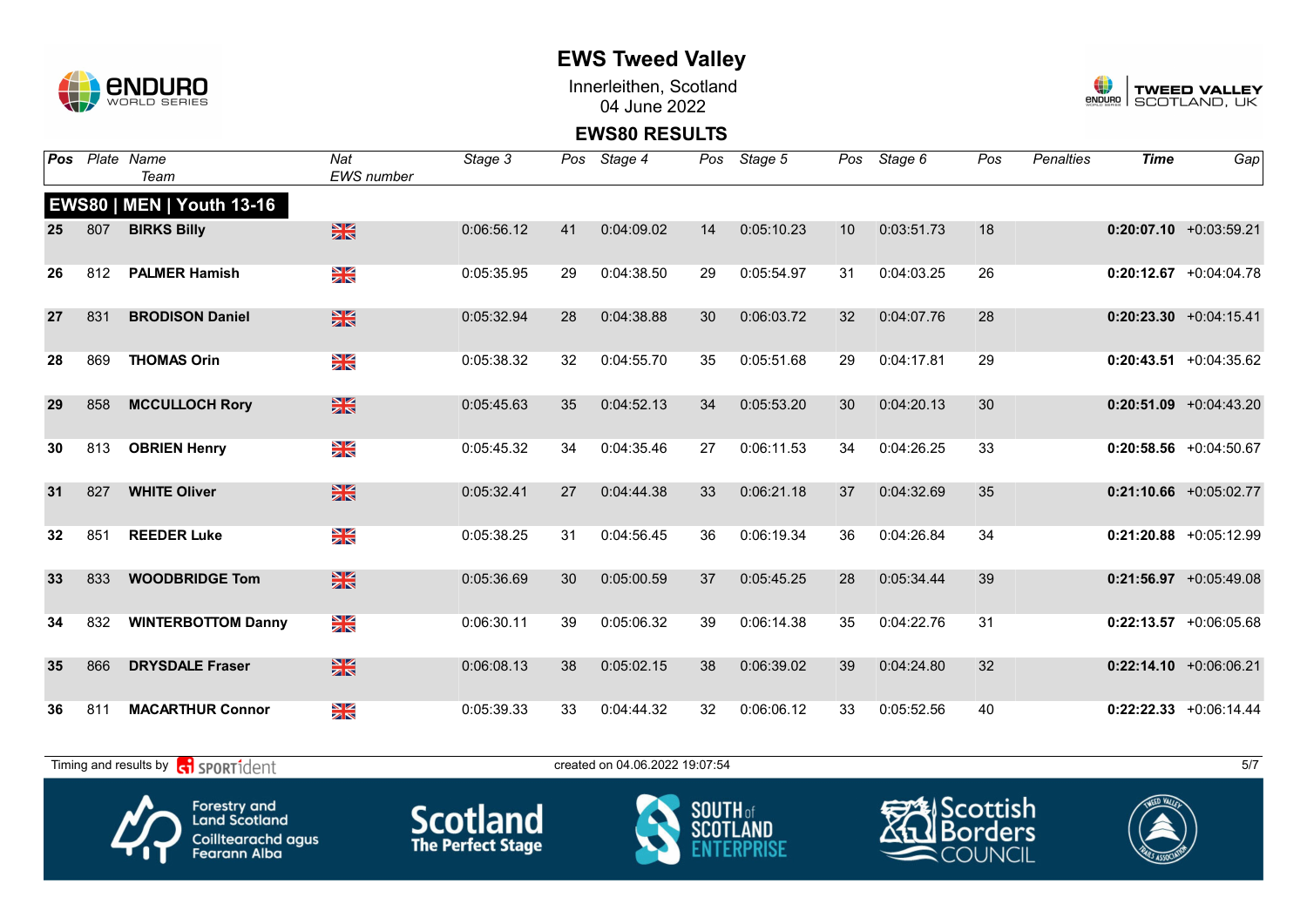

Innerleithen, Scotland 04 June 2022



**EWS80 RESULTS**

| Pos        |                | Plate Name                       | Nat               | Stage 3    | Pos | Stage 4    | Pos | Stage 5    | Pos | Stage 6    | Pos | <b>Penalties</b> | <b>Time</b> | Gap                      |
|------------|----------------|----------------------------------|-------------------|------------|-----|------------|-----|------------|-----|------------|-----|------------------|-------------|--------------------------|
|            |                | Team                             | <b>EWS</b> number |            |     |            |     |            |     |            |     |                  |             |                          |
|            |                | <b>EWS80   MEN   Youth 13-16</b> |                   |            |     |            |     |            |     |            |     |                  |             |                          |
| 37         | 846            | <b>BARLOW Finlay</b>             | $\frac{N}{N}$     | 0:06:05.73 | 36  | 0:05:22.67 | 41  | 0:06:35.95 | 38  | 0:04:50.64 | 37  |                  |             | $0:22:54.99$ +0:06:47.10 |
| 38         | 850            | <b>BUSH Ethan</b>                | XK<br>ZK          | 0:06:35.81 | 40  | 0:05:18.09 | 40  | 0:06:39.60 | 40  | 0:04:44.23 | 36  |                  |             | $0:23:17.73$ +0:07:09.84 |
| 39         | 852            | <b>SUTTON Samuel</b>             | $\frac{N}{N}$     | 0:06:06.05 | 37  | 0:05:32.62 | 42  | 0:06:40.90 | 41  | 0:05:02.48 | 38  |                  |             | $0:23:22.05$ +0:07:14.16 |
| 40         | 803            | <b>IMBERECHTS Audran</b>         | H                 | 0:09:40.76 | 45  | 0:04:37.03 | 28  | 0:05:37.00 | 25  | 0:04:07.75 | 27  |                  |             | $0:24:02.54$ +0:07:54.65 |
| 41         | 849            | <b>GARSIDE Adam</b>              | $\frac{N}{N}$     | 0:04:58.31 | 17  | 0:04:26.25 | 25  | 0:05:16.88 | 15  | 0:09:39.14 | 44  |                  |             | $0:24:20.58$ +0:08:12.69 |
| 42         | 857            | <b>MCKAY Ben</b>                 | XK<br>ZK          | 0:07:21.06 | 43  | 0:05:40.25 | 43  | 0:07:20.30 | 42  | 0:06:13.53 | 41  |                  |             | $0:26:35.14 +0:10:27.25$ |
| 43         | 855            | <b>SEMPLE Hugh</b>               | $\frac{N}{N}$     | 0:07:13.55 | 42  | 0:06:31.33 | 44  | 0:08:27.23 | 43  | 0:06:15.44 | 42  |                  |             | $0:28:27.55$ +0:12:19.66 |
| 44         | 854            | <b>MACLEOD Billy</b>             | N<br>ZK           | 0:09:27.83 | 44  | 0:08:43.17 | 46  | 0:08:46.38 | 44  | 0:09:40.68 | 45  |                  |             | $0:36:38.06$ +0:20:30.17 |
| 45         | 856            | <b>GOODING Aaron</b>             | $\frac{N}{N}$     | 0:10:16.88 | 46  | 0:08:40.45 | 45  | 0:10:53.48 | 45  | 0:08:05.74 | 43  |                  |             | $0:37:56.55$ +0:21:48.66 |
|            | <b>DNF 824</b> | <b>MIDDLER BURROWS Sonny</b>     | N<br>X            | 0:04:48.00 | 9   | 0:04:05.45 | 9   |            |     |            |     |                  |             |                          |
| <b>DNS</b> | 814            | <b>DRELINCOURT Flynn</b>         | $\frac{N}{N}$     |            |     |            |     |            |     |            |     |                  |             |                          |